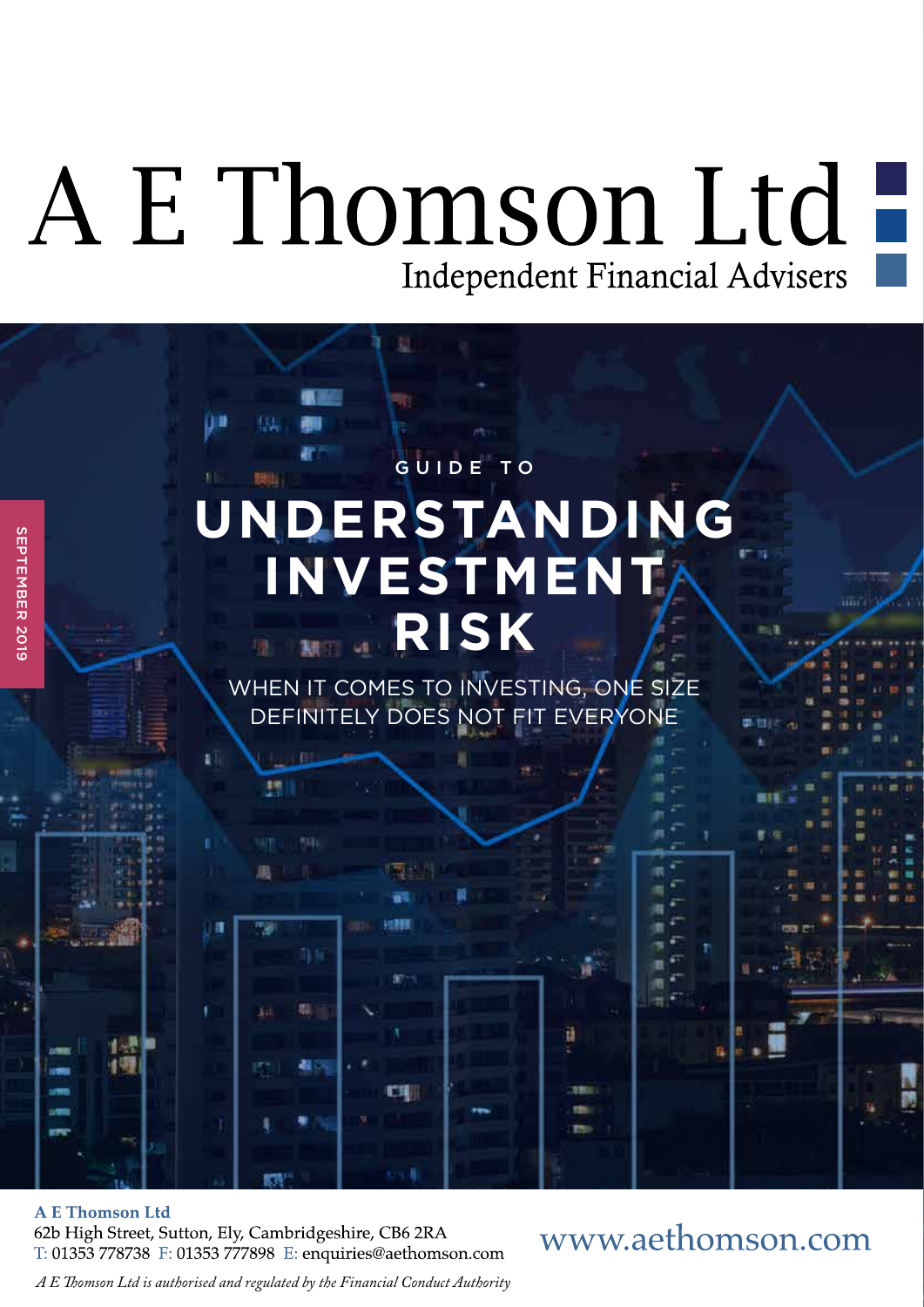### GUIDE TO

# **UNDERSTANDING INVESTMENT RISK**

When it comes to investing, one size definitely does not fit everyone

There are many decisions to consider<br>when making any investment. One of<br>these is how much risk you are prepared<br>to take. This will be determined by a number of when making any investment. One of these is how much risk you are prepared diferent factors. In this guide, we take a look at the diferent types of investment risk and how it can relate to returns.

Your appetite for risk will depend on your life stage and whether you want to grow your money over the long term or need to draw a regular income. Usually, your age and relative proximity to retirement will determine whether you're investing for the short term (one to three years), medium term (three to fve years) or long term (more than five years).

What to invest your money in is a big decision. To make an informed recommendation, it is important for us to understand your fnancial circumstances, your investment objectives and expectations, including the level of risk you are prepared to take and that which you can aford to take.

If you want to invest for many years, you may be prepared to take on more risk in your investment portfolio. This means you'll have time to ride out any short-term fuctuations in investment returns and beneft from the potentially higher returns ofered by growth investments such as shares.

As you approach retirement, or when saving for a specifc goal such as the purchase of a home, you are less willing to risk losing your money. This is particularly true when markets are volatile, and the risk of capital loss increases. At this time, you might put a greater emphasis on investing in defensive assets, such as cash and fxed income.

#### **Diferent types of investment**

None of us likes to take risks with our money, but the reality is there's no such thing as a 'no-risk' investment. You're always taking on some risk when you invest, but the amount varies between diferent types of investment.

As a general rule, the more risk you're prepared to take, the greater returns or losses you could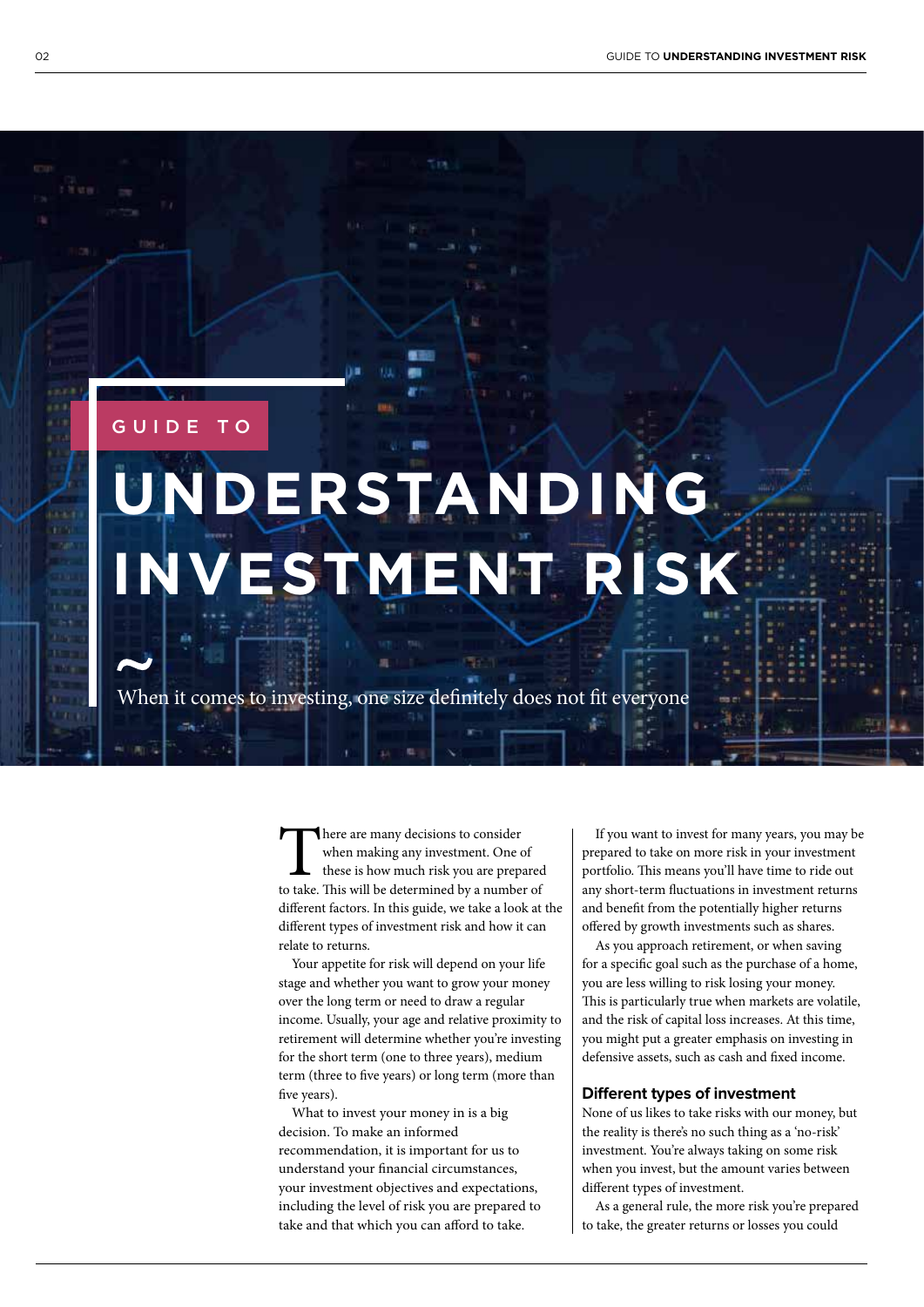stand to make. Risk varies between the diferent types of investments. For example, funds that hold bonds tend to be less risky than those that hold shares, but there are always exceptions.

There are various different risks associated with investing. In this guide, we highlight the main areas you need to consider.

#### **Losing value in real terms**

Money you place in secure deposits such as savings accounts risks losing value in real terms (buying power) over time. This is because the interest rate paid won't always keep up with rising prices (infation).

On the other hand, index-linked investments that follow the rate of infation don't always follow market interest rates. This means that if infation falls, you could earn less in interest than you expected.

#### **Inflation and interest rates over time**

Stock market investments might beat infation and interest rates over time, but you run the risk that prices might be low at the time you need to sell. This could result in a poor return or, if prices are lower than when you bought, losing money.

You can't escape risk completely, but you can manage it by investing for the long term in a range of diferent things, which is called 'diversifcation'. You can also look at paying money into your investments regularly, rather than all in one go. This can help smooth out the highs and lows and cut the risk of making big losses.

#### **Capital risk**

Your investments can go down in value, and you may not get back what you invested. Investing in the stock market is normally through shares (equities), either directly or via a fund. The stock market will fluctuate in value every day, sometimes by large amounts. You could lose some or all of your money depending on the company or companies you have bought. Other assets such as property and bonds can also fall in value.

#### **Inflation risk**

The purchasing power of your savings declines. Even if your investment increases in value, you may not be making money in 'real' terms if the things that you want to buy with the money have increased in price faster than your investment. Cash deposits with low returns may expose you to infation risk.

#### **Credit risk**

Credit risk is the risk of not achieving a fnancial reward due to a borrower's failure to repay a loan or otherwise meet a contractual obligation. Credit risk is closely tied to the potential return of an investment, the most notable being that the yields on bonds correlate strongly to their perceived credit risk.

#### **Liquidity risk**

You are unable to access your money when you want to. Liquidity can be a real risk if you hold assets such as property directly, and also in the 'bond' market where the pool of people who want to buy and sell bonds can 'dry up'.

#### **Currency risk**

You lose money due to fuctuating exchange rates.

#### **Interest rate risk**

Changes to interest rates afect your returns on savings and investments. Even with a fxed rate, the interest rates in the market may fall below or rise above the fxed rate, afecting your returns relative to rates available elsewhere. Interest rate risk is a particular risk for bondholders.

#### **Investment diversification**

Diversifying your investments means spreading them around so you also spread your risk. Many people invest across the main asset classes such as shares, property, cash and fxed income, and also invest in a number of diferent areas within each asset class.

Diversifcation can help lower your risk because diferent asset classes generally perform well at different times.  $\blacksquare$ 

#### **MANAGING AND MINIMISING INVESTMENT RISK**

*Whenever you make a decision – in everyday life or in investment – you face an element of risk. But if you understand the risks, you can begin to manage and minimise them. Risk is part and parcel of investing, and as such cannot be avoided. While most investors prefer to avoid as much risk as possible, some risk is needed to achieve higher returns. To discuss how we can help you create the investment portfolio that meets your goals, please contact us.*

INFORMATION IS BASED ON OUR CURRENT UNDERSTANDING OF TAXATION LEGISLATION AND REGULATIONS. ANY LEVELS AND BASES OF, AND RELIEFS FROM, TAXATION ARE SUBJECT TO CHANGE.

THE VALUE OF INVESTMENTS AND INCOME FROM THEM MAY GO DOWN. YOU MAY NOT GET BACK THE ORIGINAL AMOUNT INVESTED.